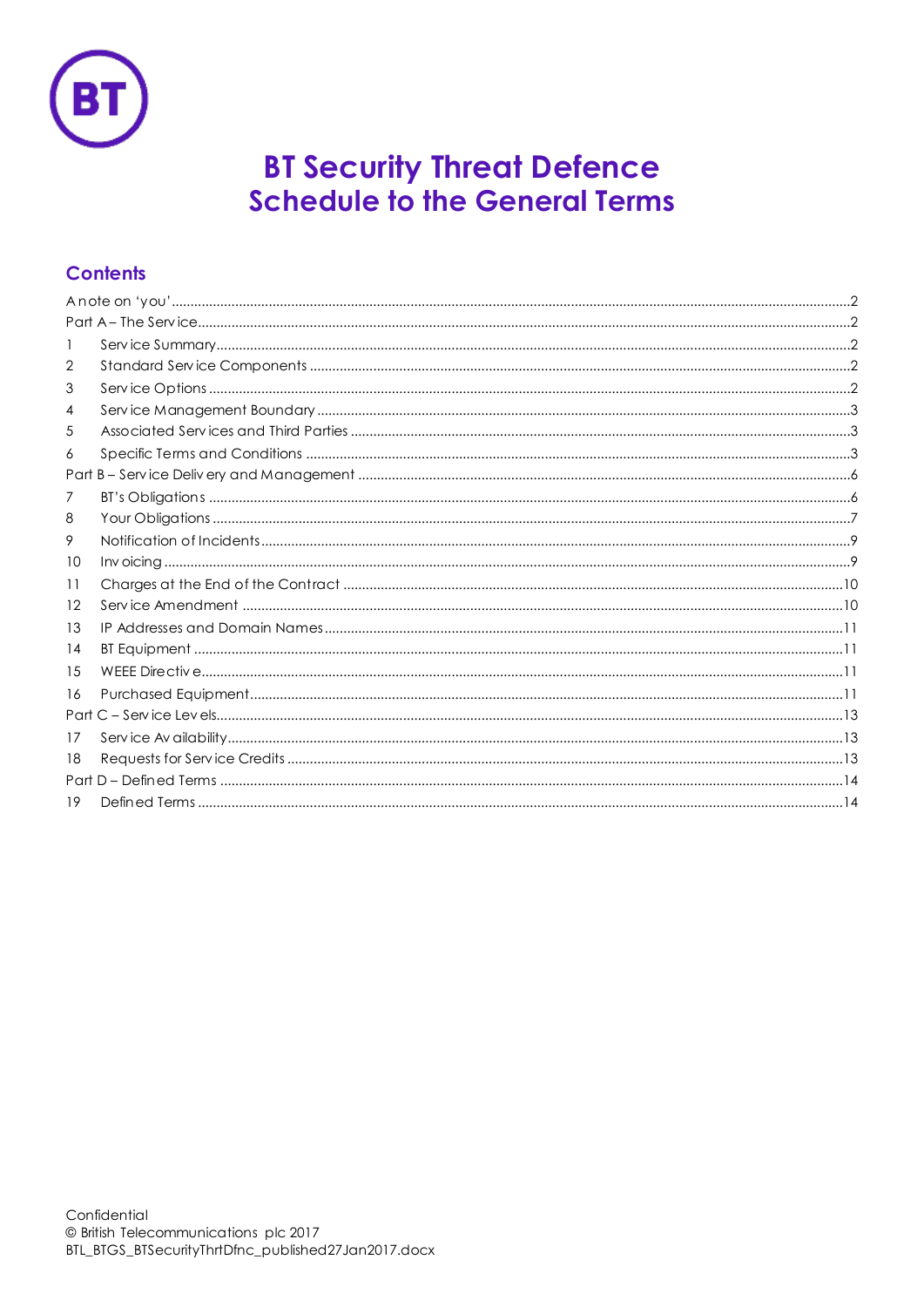

# <span id="page-1-0"></span>**A note on 'you'**

'You' and 'your' mean the Customer.

Phrases that refer to 'either one of us', 'each of us', 'both of us', 'one of us' or 'we both' mean one or both of BT and the Customer, whichev er makes sense in the context of the sentence.

# <span id="page-1-1"></span>**Part A – The Service**

#### <span id="page-1-2"></span>**1 Service Summary**

BT will prov ide you with the BT Security Threat Defence serv ice that scans for infections in your network by monitoring network traffic and payload downloads to identify hidden threats and malicious network activ ity and that is comprised of:

- 1.1 the Standard Serv ice Components; and
- 1.2 the Serv ice Option that you may select as set out in any applicable Order, (the "**Service**").

# <span id="page-1-3"></span>**2 Standard Service Components**

BT will prov ide you with the following standard serv ice components ("**Standard Service Components**") in accordance with the details set out in any applicable Order:

#### 2.1 **The Sentry and Virtual Sentry**

- 2.1.1 BT will prov ide you with a Sentry or a Virtual Sentry. BT will either:
	- (a) deliv er the Sentry to the Site; or
	- (b) where you select a Virtual Sentry, BT will prov ide you with access to the Virtual Sentry.

#### 2.2 **STD Managed Device**

2.2.1 BT will supply you with and install the BT Security Threat Defence managed dev ice ("**STD Managed Device**") at the Site.

### <span id="page-1-4"></span>**3 Service Options**

BT will prov ide you with the following options that are selected by you as set out in any applicable Order ("**Service Options**") and in accordance with the details set out in that Order.

#### <span id="page-1-5"></span>3.1 **FireEye Mandient Professional Services**

BT will re-sell you any of the following FireEye Mandient security focused consultancy serv ices that you request in an Order ("**FireEye Mandient Professional Services**"), that will be prov ided by the STD Supplier and that will be subject to the terms and conditions of a Statement of Work entered into between you and the STD Supplier.

# 3.1.1 **The Incident Response Service** [\(https://www.fireeye.com/serv ices/mandiant-incident-response.html\)](https://www.fireeye.com/services/mandiant-incident-response.html)

The STD Supplier will investigate and resolve computer security events ranging from single-system compromises to enterprise-wide intrusions by adv anced attack groups that span hundreds of thousands of systems and will prov ide the following actions as agreed in the Statement of Work:

- (a) resolution and remediation of security ev ents; and
- (b) the implementation of long-term solutions to address systemic causes of the security ev ent.
- 3.1.2 **The Incident Response Retainer** [\(https://www.fireeye.com/serv ices/mandiant-incident-response](https://www.fireeye.com/services/mandiant-incident-response-retainer-services.html)[retainer-serv ices.html\)](https://www.fireeye.com/services/mandiant-incident-response-retainer-services.html)

The STD Supplier will prov ide you with a retainer to the incident response teams that will reserv e access for you so that you receiv e a higher priority response to security incidents, in order to minimise their impact on your business.

#### 3.1.3 **The Compromise Assessment Service** [\(https://www.fireeye.com/serv ices/mandiant-compromise](https://www.fireeye.com/services/mandiant-compromise-assessment.html)[assessment.html\)](https://www.fireeye.com/services/mandiant-compromise-assessment.html)

The STD Supplier will ev aluate the compromise history of your systems, to confirm whether threats are currently operating undetected in your systems and will identify historic threats to your system. The results and recommendations will be giv en to you in a detailed summary report.

#### 3.1.4 **Security Program Assessment** [\(https://www.fireeye.com/serv ices/mandiant-security-program](https://www.fireeye.com/services/mandiant-security-program-assessment.html)[assessment.html\)](https://www.fireeye.com/services/mandiant-security-program-assessment.html)

The STD Supplier will prov ide you with tailored, actionable recommendations to help improv e your security position, reduce risk and eliminate the consequences of any threatened or actual security incidents.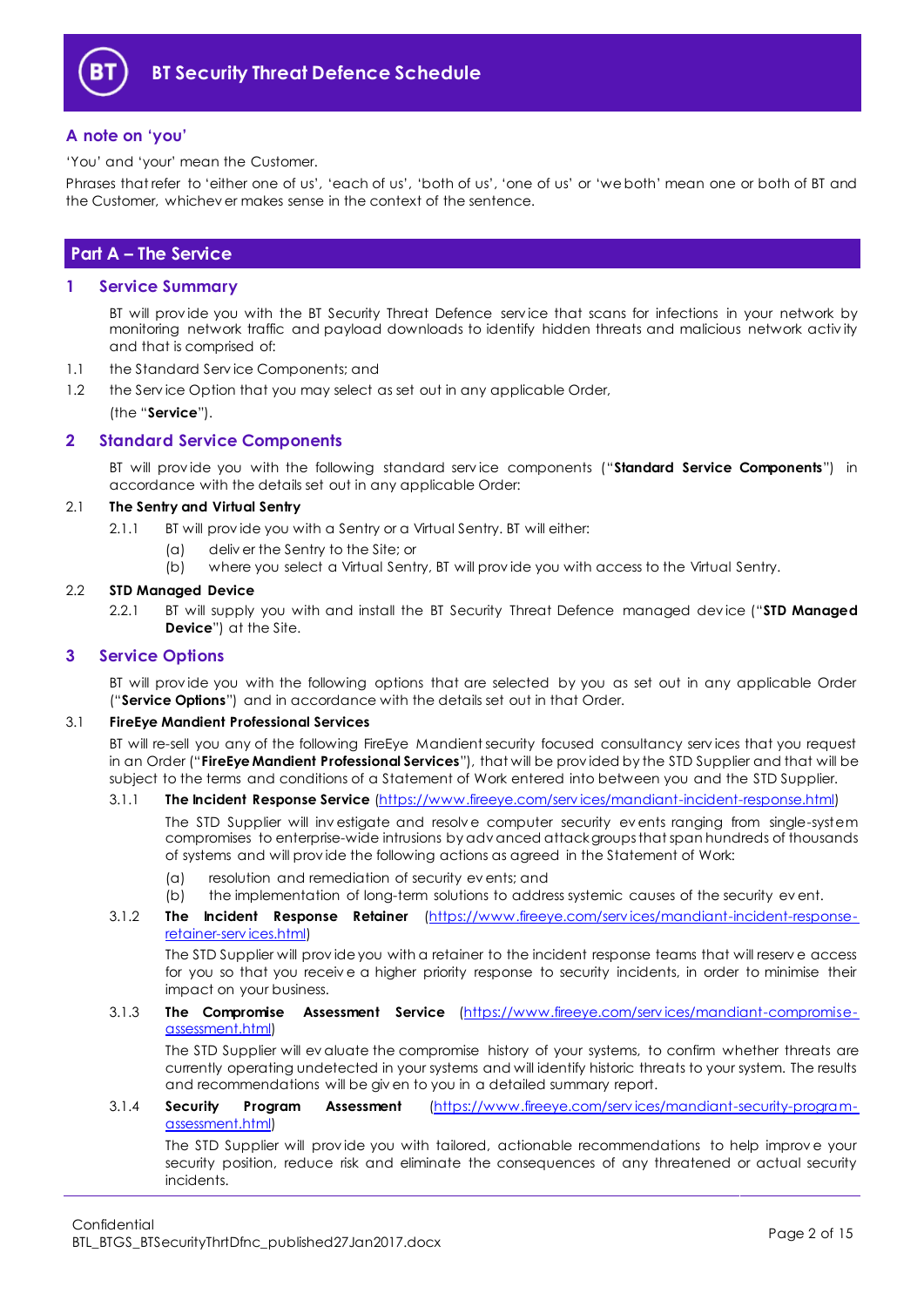

3.1.5 **Vulnerability Assessment** [\(https://www.fireeye.com/serv ices/mandiant-v ulnerability-assessment.html\)](https://www.fireeye.com/services/mandiant-vulnerability-assessment.html)

The STD Supplier will ev aluate your computer systems, applications and networks to see if there are any weaknesses in your security that are most likely to be used by attack groups to compromise your network env ironment.

#### 3.1.6 **Response Readiness Assessment** [\(https://www.fireeye.com/serv ices/mandiant-response-readiness](https://www.fireeye.com/services/mandiant-response-readiness-assessment.html)[assessment.html\)](https://www.fireeye.com/services/mandiant-response-readiness-assessment.html)

The STD Supplier will carry out an inv entory and assess and compare your existing incident response capabilities, processes, and tools with leading practices to dev elop specific, cost-effectiv e recommendations to improv e your security position.

#### 3.1.7 **ICS Security Gap Assessment** [\(https://www.fireeye.com/serv ices/mandiant-industrial-control-system](https://www.fireeye.com/services/mandiant-industrial-control-system-gap-assessment.html)[gap-assessment.html\)](https://www.fireeye.com/services/mandiant-industrial-control-system-gap-assessment.html)

The STD Supplier will identify gaps in your industrial control system security program, get a technical rev iew of your internet connection sharing architecture and teach you how to improv e the security of your internet connection sharing and superv isory control and data acquisition systems.

3.1.8 **Cyber Defense Center Development** [\(https://www.fireeye.com/serv ices/mandiant-cyber-defense](https://www.fireeye.com/services/mandiant-cyber-defense-center-development.html)[center-dev elopment.html\)](https://www.fireeye.com/services/mandiant-cyber-defense-center-development.html)

The STD Supplier will build either a computer incident response team or security operations centre for you to better manage your security processes and allow you to better resolv e future cyber threats.

Unless otherwise set out in a Statement of Work:

- (a) the FireEye Mandient Professional Serv ices will expire after 12 months of the effectiv e date of the applicable Statement of Work;
- (b) you are responsible for maintaining proper back-up procedures of all data and records that come from the FireEye Mandient Professional Serv ices;
- (c) you agree and acknowledge that all rights, title and interest in the FireEye Mandient Professional Serv ices (or any tools used to deliv er the FireEye Mandient Professional Serv ice) and any related intellectual property rights remain in or are immediately assigned to the STD Supplier; and
- (d) if either you or the STD Supplier do not comply in any material way with the terms in this Paragraph or the applicable Statement of Work and you do not rectify the situation within 30 days after the non-breaching party has sent notice in writing, the non-breaching party can giv e the other party 24 hours' notice and end the affected Statement of Work. If the Statement of Work terminates, you will hav e to pay all unpaid fees and expenses that you hav e incurred up to the point at which the contract ended to the STD Supplier.

# <span id="page-2-0"></span>**4 Service Management Boundary**

- <span id="page-2-4"></span>4.1 BT will prov ide and manage the Serv ice as set out in Parts B and C of this Schedule and as set out in the Order from the point where you present traffic to, or receiv e traffic from, any infrastructure owned or controlled by the STD Supplier ("**Service Management Boundary**").
- 4.2 BT will have no responsibility for the Service outside of the Service Management Boundary.
- 4.3 BT does not make any representations, whether express or implied, about whether the Service will operate in combination with any Customer Equipment or other equipment and softw are.
- 4.4 Where the Serv ice is prov ided using the Virtual Sentry, you will be responsible for all underlying equipment, the operating system and the v irtual machine env ironment. BT will be responsible for how well the Virtual Sentry works and the Virtual Sentry installation files supplied as an open v irtualisation format package.

# <span id="page-2-1"></span>**5 Associated Services and Third Parties**

- <span id="page-2-3"></span>5.1 You will hav e the following serv ices in place that will connect to the Serv ice and are necessary for the Serv ice to function and will ensure that these serv ices meet any minimum technical requirements that BT specifies:
	- 5.1.1 Internet connection; and
	- 5.1.2 a VPN,

#### (each an "**Enabling Service**").

- 5.2 If BT prov ides you with any serv ices other than the Serv ice (including, but not limited to any Enabling Serv ice) this Schedule will not apply to those serv ices and those serv ices will be gov erned by their separate terms and conditions.
- 5.3 BT will not be liable for failure to or delay in supplying the Serv ice if another supplier delays or refuses the supply of an electronic communications serv ice to BT and no alternativ e serv ice is av ailable at reasonable cost.

# <span id="page-2-2"></span>**6 Specific Terms and Conditions**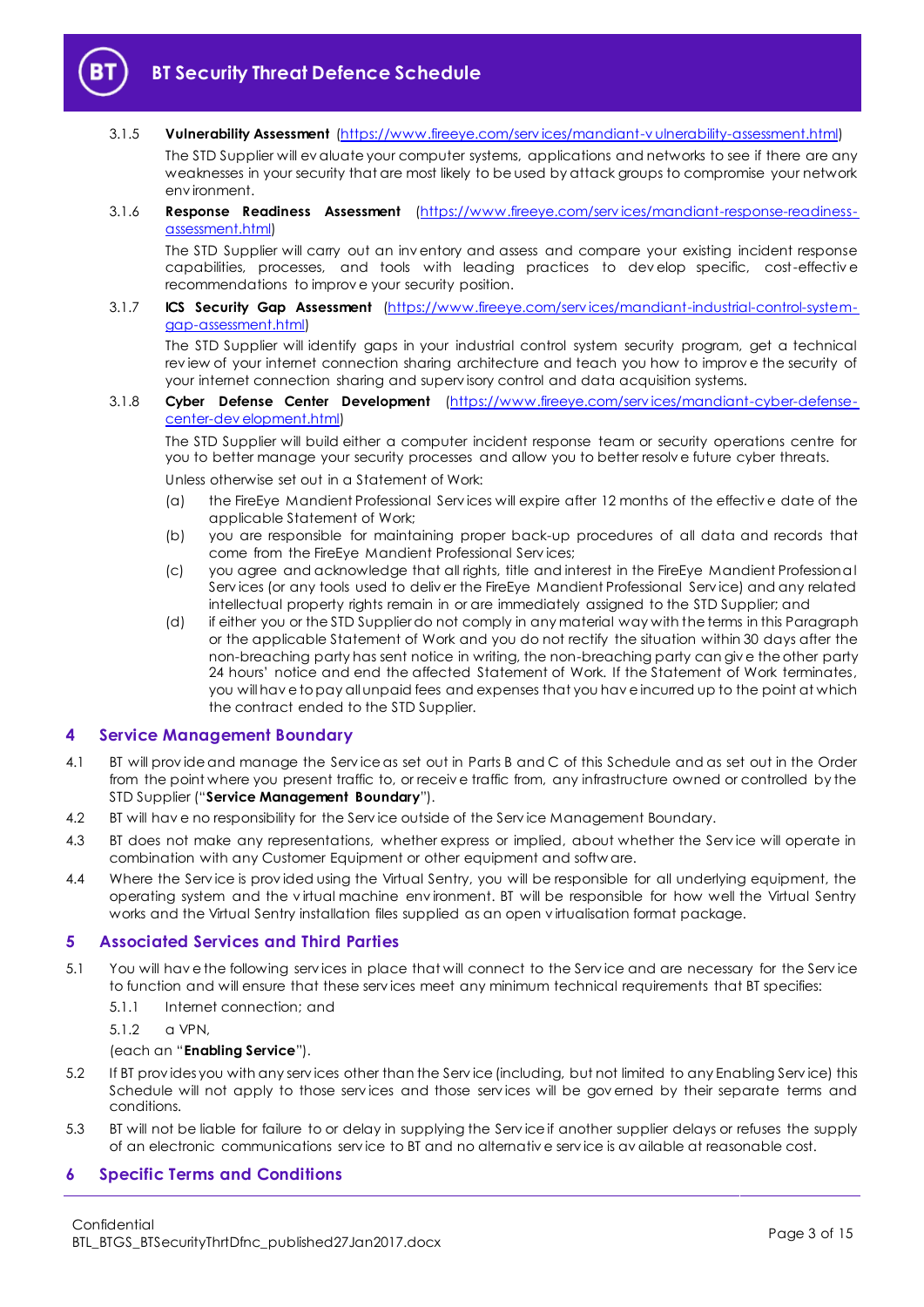

#### 6.1 **Minimum Period of Service**

- 6.1.1 At the end of the Minimum Period of Serv ice, unless one of us giv es Notice to the other of an intention to terminate the Serv ice in accordance with the Contract, BT will continue to prov ide the Serv ice and both of us will continue to perform each of our obligations in accordance with the Contract.
- 6.1.2 In the ev ent that one of us giv es at least 90 days' written Notice to the other of an intention to terminate the Serv ice at the end of the Minimum Period of Serv ice, BT will cease deliv ering the Serv ice at the time of 23.59 on the last day of the Minimum Period of Serv ice.

#### 6.2 **Service Warranty**

- 6.2.1 BT will prov ide the Serv ice to you on an "**as is**" and "**as available**" basis.
- 6.2.2 BT does not guarantee that:
	- (a) the Serv ice will be performed error-free or uninterrupted or that BT will correct all errors in the Service;
	- (b) the Serv ice will operate in combination with your content or applications or with any other software, hardware, systems or data;
	- (c) the Serv ice, including any products, information or other material you obtain under or in connection with this Contract, will meet your requirements; and
	- (d) the Serv ice will detect or block all malicious threats.
- 6.2.3 You acknowledge and agree that you are ordering the Serv ice for your network and systems as currently assessed by you and that any changes that you make to your network and systems may result in limitations of the Serv ice. You may hav e the option to order upgrades to rectify this. If you select one or more Serv ice Options you will discuss any upgrades to the applicable FireEye Mandient Professional Serv ices or amendments to the Statement of Work with the STD Supplier directly.

#### 6.3 **Other terms**

- 6.3.1 You will own all right, title and interest in and to all of the Customer Data and will hav e sole responsibility for the legality, reliability, integrity, accuracy and quality of the Customer Data.
- 6.3.2 You agree that Personal Data may be transferred or stored outside the European Economic Area or the country where you and your Users are located in order to carry out the Serv ice and BT's other obligations under this Contract.
- 6.3.3 You will be responsible for results obtained from the use of the Serv ice, and for conclusions drawn from such use. BT will hav e no liability for any damage caused by errors or omissions in any information, instructions or scripts prov ided to BT by you in connection with the Serv ice, or any actions taken by BT at your direction.

# 6.4 **EULA**

- 6.4.1 You acknowledge that the Serv ice can only be prov ided by BT if you hav e entered into an end user licence agreement with the STD Supplier in the form set out at [https://www.fireeye.com/company/legal.html,](https://www.fireeye.com/company/legal.html) as may be amended or supplemented from time to time by the STD Supplier ("**EULA**").
- 6.4.2 By accepting the terms of the EULA you acknowledge their conditions and agree to observe and comply with them for any and all use of the Serv ice.
- 6.4.3 You accept responsibility in accordance with the terms of the EULA for the use of the software accessible through the Serv ice. You will follow all instructions giv en to you by the STD Supplier.
- 6.4.4 You acknowledge that you enter into the EULA for your own benefit and that the rights, acknowledgements, undertakings, warranties and indemnities granted under the EULA are between you and the STD Supplier only. BT does not grant you any rights from, or make any warranties to you about, the terms of the EULA or any serv ices prov ided to you by the STD Supplier.
- 6.4.5 You will report any breach or suspected breach of the EULA to the STD Supplier directly as soon as you become aware of it.
- 6.4.6 Any loss or damage suffered by you or the STD Supplier under the EULA will be enforceable only between you and the STD Supplier, and will not be enforceable against BT.

#### 6.5 **Access to Emergency Services**

You acknowledge and agree that the Service does not provide the ability for Users to call the emergency serv ices by dialling "**999**"or "**112**"and that alternativ e arrangements should be made to cov er this including the maintenance of a fixed telephone number.

#### 6.6 **Cancellation Charges**

6.6.1 For the purposes of Clause 16.2 of the General Terms, if you cancel an Order, or part of it, any time before the Serv ice Start Date you will hav e to pay BT the Cancellation Charges as set out below: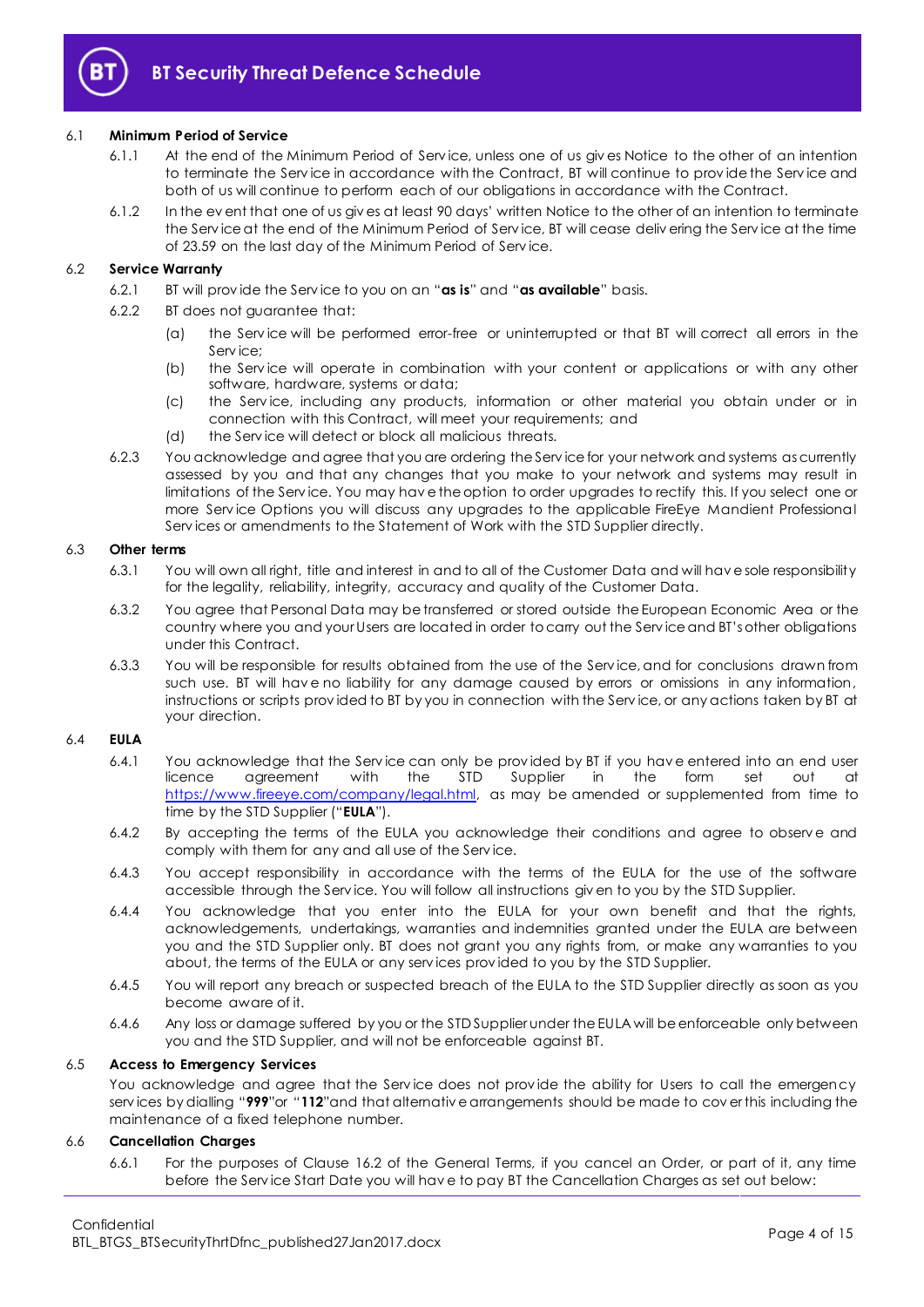

(a) if you cancel any FireEye Mandient Professional Serv ices, you will pay the Charge as set out in the Order.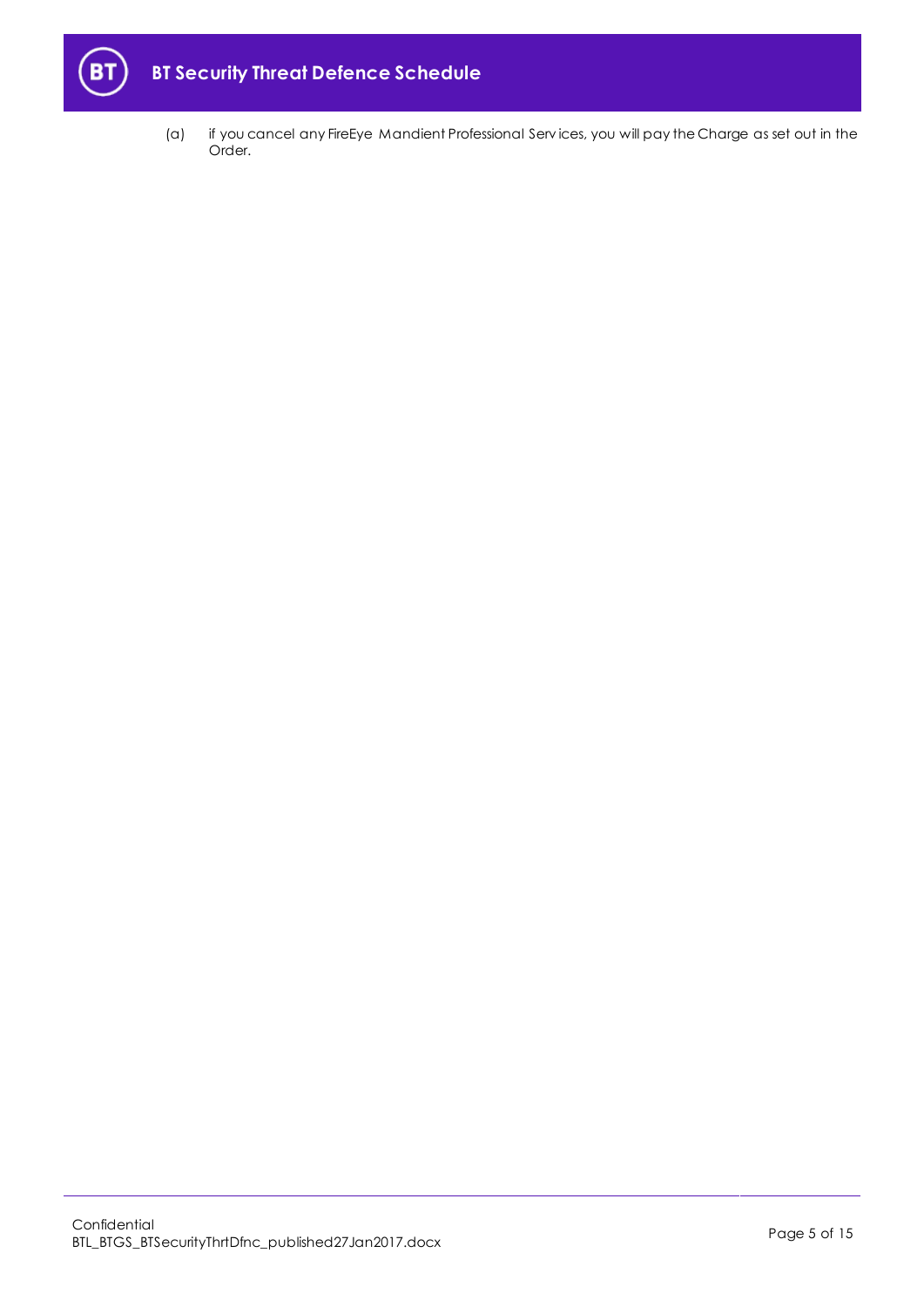

# <span id="page-5-0"></span>**Part B – Service Delivery and Management**

# <span id="page-5-1"></span>**7 BT's Obligations**

#### <span id="page-5-5"></span>7.1 **Service Delivery**

Before the Serv ice Start Date and, where applicable, throughout the prov ision of the Serv ice, BT:

- 7.1.1 will prov ide you with contact details for the helpdesk that you will be able to contact to submit serv ice requests, report Incidents and ask questions about the Serv ice ("**Service Desk**");
- 7.1.2 will comply with all reasonable health and safety rules and regulations and reasonable security requirements that apply at a Site and are notified to BT in writing. BT will not be liable if, as a result of any such compliance, BT is in breach of any of BT's obligations under this Contract;
- <span id="page-5-4"></span>7.1.3 will prov ide you with a date on which deliv ery of the Serv ice (or each part of the Serv ice, including to each Site) is due to start ("**Customer Committed Date**") and will use commercially reasonable endeav ours to meet any Customer Committed Date;
- 7.1.4 where the Site is located within the EU, will dispatch any Purchased Equipment for deliv ery to the applicable Site as set out in the Order;
- 7.1.5 if agreed between both of us as set out in the Order, will install any Purchased Equipment at the applicable Sites, in which case BT will:
	- (a) test Purchased Equipment to ensure that it is ready for use; and
	- (b) on the date that BT has completed those tests, confirm to you that the Purchased Equipment is av ailable for use.
- 7.1.6 where the Site is located within a country in the EU other than the Territory:
	- (a) BT will not sell you the Purchased Equipment if you are not VAT-registered in the deliv ery country; and
	- (b) BT will not include installation unless the Rev erse Charge Mechanism applies to such serv ices in that country.

#### <span id="page-5-3"></span><span id="page-5-2"></span>7.2 **Commissioning of the Service**

- 7.2.1 Before the Serv ice Start Date, BT will:
	- (a) configure the STD Managed Dev ice to forward logs and all alerts and ev ents to the Sentry or the Virtual Sentry, as applicable, that will in turn forward log files to the Serv ice Desk for analysis;
	- (b) remotely configure the BT Equipment and Purchased Equipment used in the supply of the Serv ice and, following installation of BT Equipment and Purchased Equipment by BT, conduct a set of standard tests to ensure that the configuration at a Site is functioning correctly;
	- (c) conduct a series of standard tests on the Serv ice to ensure that it is configured correctly;
	- (d) prov ide IP Address range(s) of the gateways at the Serv ice Desk that will be supporting you; and
	- (e) confirm to you the Serv ice Start Date, which for a Site will occur when the STD Managed Dev ice and the Sentry or Virtual Sentry, as applicable, are installed and configured allowing remote connectiv ity to the Serv ice Desk.

#### 7.3 **During Operation**

On and from the Serv ice Start Date, BT:

- 7.3.1 may carry out Maintenance from time to time and will endeav our to inform you at least fiv e Business Days before any Planned Maintenance to the Serv ice, howev er you agree that BT may inform you with less notice than normal where emergency Maintenance is required;
- 7.3.2 will prov ide the Serv ice to you based on the technical and business information prov ided in writing by you, including the information contained in the CEP;
- 7.3.3 will rev iew the STD Managed Dev ice configuration before taking management responsibility and will prov ide recommendations. In order to complete the rev iew, you will prov ide BT with remote access to the STD Managed Dev ice with authority rights to retriev e the STD Managed Dev ice configuration;
- 7.3.4 may prov ide administrativ e changes, maintenance updates and, where made av ailable by the STD Supplier, system upgrades to the STD Managed Dev ice;
- 7.3.5 will perform configuration changes to the STD Managed Dev ice in order to improv e security of your network. Any changes BT performs will be in line with practices dev eloped by BT, industry ev ents and new v ulnerability and security threats. You acknowledge and agree that these changes exclude any changes requested by you or the STD Supplier or changes needed due to your business changes;
- 7.3.6 if you request a change, will respond to and confirm in writing the STD Managed Dev ice configuration change requests. Upon agreement of any change requests, BT will schedule the changes with the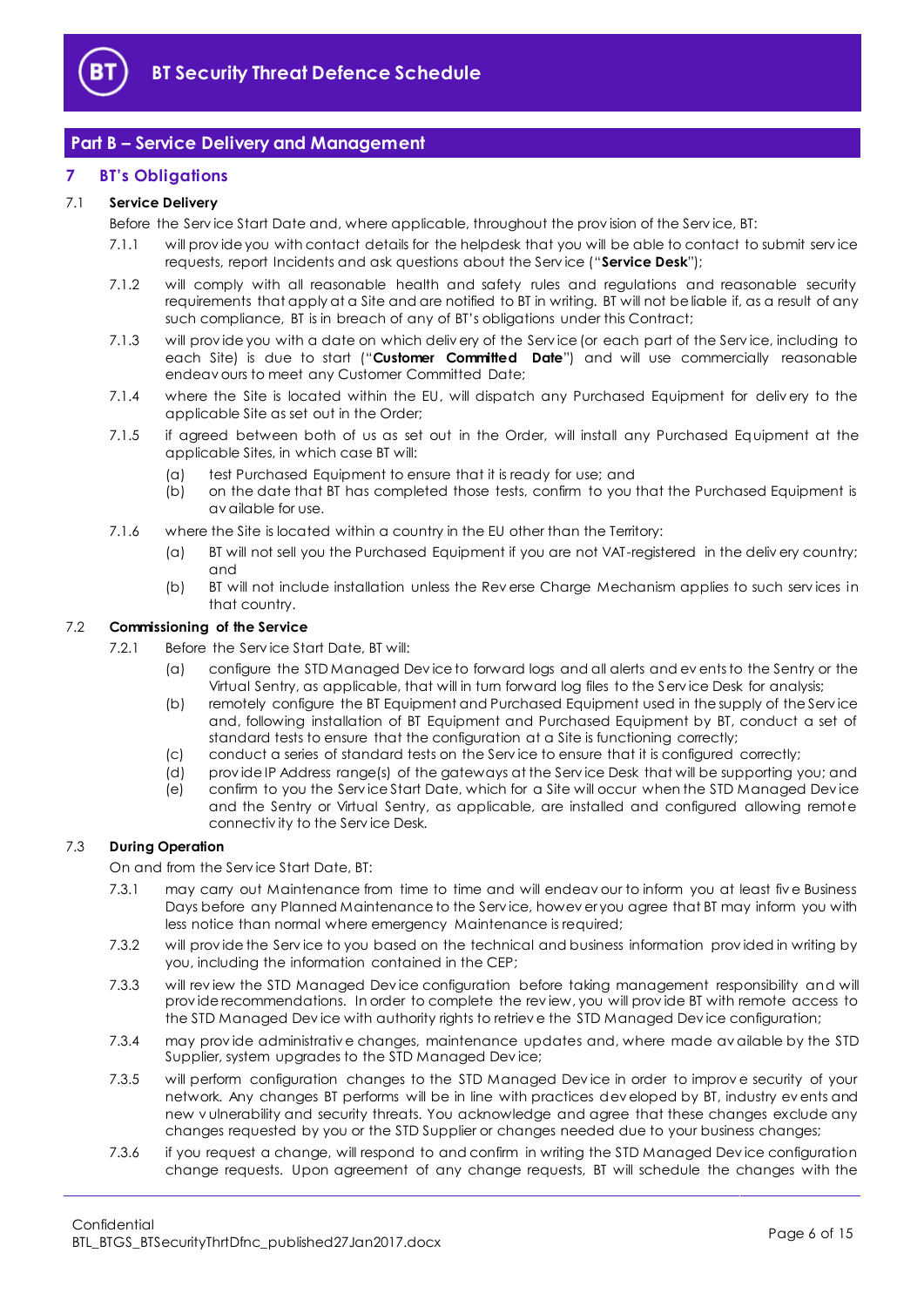

Customer Contact, coordinate with the Customer Contact to implement the changes and prov ide such changes; and

7.3.7 will contact you in the ev ent that the STD Managed Dev ice under monitoring and/or management is suspected to hav e failed or needs physical maintenance.

#### 7.4 **The End of the Service**

On termination of the Serv ice by either one of us, or expiry, BT:

- 7.4.1 will prov ide configuration information relating to the Serv ice prov ided at the Site(s) in a format that BT reasonably specifies; and
- 7.4.2 may disconnect and remov e any BT Equipment located at the Site(s).

#### <span id="page-6-0"></span>**8 Your Obligations**

#### <span id="page-6-3"></span>8.1 **Service Delivery**

Before the Serv ice Start Date and, where applicable, throughout the prov ision of the Serv ice by BT, you will:

- 8.1.1 prov ide BT with the names and contact details of any indiv iduals authorised to act on your behalf for Serv ice management matters ("**Customer Contact**"), but BT may also accept instructions from a person who BT reasonably believ es is acting with your authority;
- 8.1.2 provide BT with a completed CEP and you acknowledge and agree that BT will not start BT's delivery processes until BT has receiv ed and approv ed the completed CEP;
- <span id="page-6-1"></span>8.1.3 promptly notify BT in writing of changes to information contained in the CEP;
- 8.1.4 prov ide BT with any information reasonably required without undue delay;
- 8.1.5 prov ide BT with access to your Site(s) during Business Hours, or as otherwise agreed, to enable BT to set up, deliv er and manage the Serv ice;
- 8.1.6 complete any preparation activ ities that BT may request to enable you to receiv e the Serv ices promptly and in accordance with any reasonable timescales;
- 8.1.7 notify BT in writing of any health and safety rules and regulations and security requirements that apply at a Site;
- 8.1.8 in jurisdictions where an employer is legally required to make such disclosure to its employees and/or Users:
	- (a) inform your employees and Users that as part of the Serv ice being deliv ered by BT, BT may monitor and report to you the use of any targeted applications by your employees and/or Users; and
	- (b) ensure that your employees and Users hav e consented or will be deemed to hav e consented to such monitoring and reporting (if such consent is legally required). You agree that BT will not be liable for any failure by you to comply with this instruction and you will indemnify BT from and against any Claims or action brought by your employees or Users against BT arising out of the deliv ery of Serv ices by BT;
- 8.1.9 ensure that the LAN protocols and applications you use will be compatible with the Service;
- 8.1.10 prov ide and maintain the Enabling Services at the Site(s) for use with the Service. You will pay all charges related to prov ision and use of such connection and report any incidents in the connection directly to the supplier of the connection;
- 8.1.11 be responsible for ensuring that the STD Managed Dev ice is sending log files to the Sentry or Virtual Sentry;
- 8.1.12 ensure BT has sole administrativ e access to the operating system and the application on the STD Managed Dev ice;
- 8.1.13 install the STD Managed Dev ice on hardware approv ed by BT and ensure that no additional software is installed on the STD Managed Dev ice;
- 8.1.14 activ ate the STD Managed Device making it accessible remotely by the Service Desk;
- 8.1.15 enable remote access to the STD Managed Dev ice v ia secure communications;
- <span id="page-6-2"></span>8.1.16 maintain support and maintenance contracts with the STD Supplier on the STD Managed Dev ice for the term of the Contract;
- 8.1.17 prov ide BT with exclusiv e administrativ e access to the STD Managed Dev ice and the underlying operating system if necessary. You acknowledge that you will hav e no administrativ e rights to the STD Managed Dev ice to ensure that all changes are only made by BT;
- 8.1.18 be responsible for, and will ensure that you and any of your Users comply with, all applicable licensing and regulatory requirements for use of the Service including but not limited to the local law and regulations that apply to the export and re-export of any software, technology or dev ices. BT may ask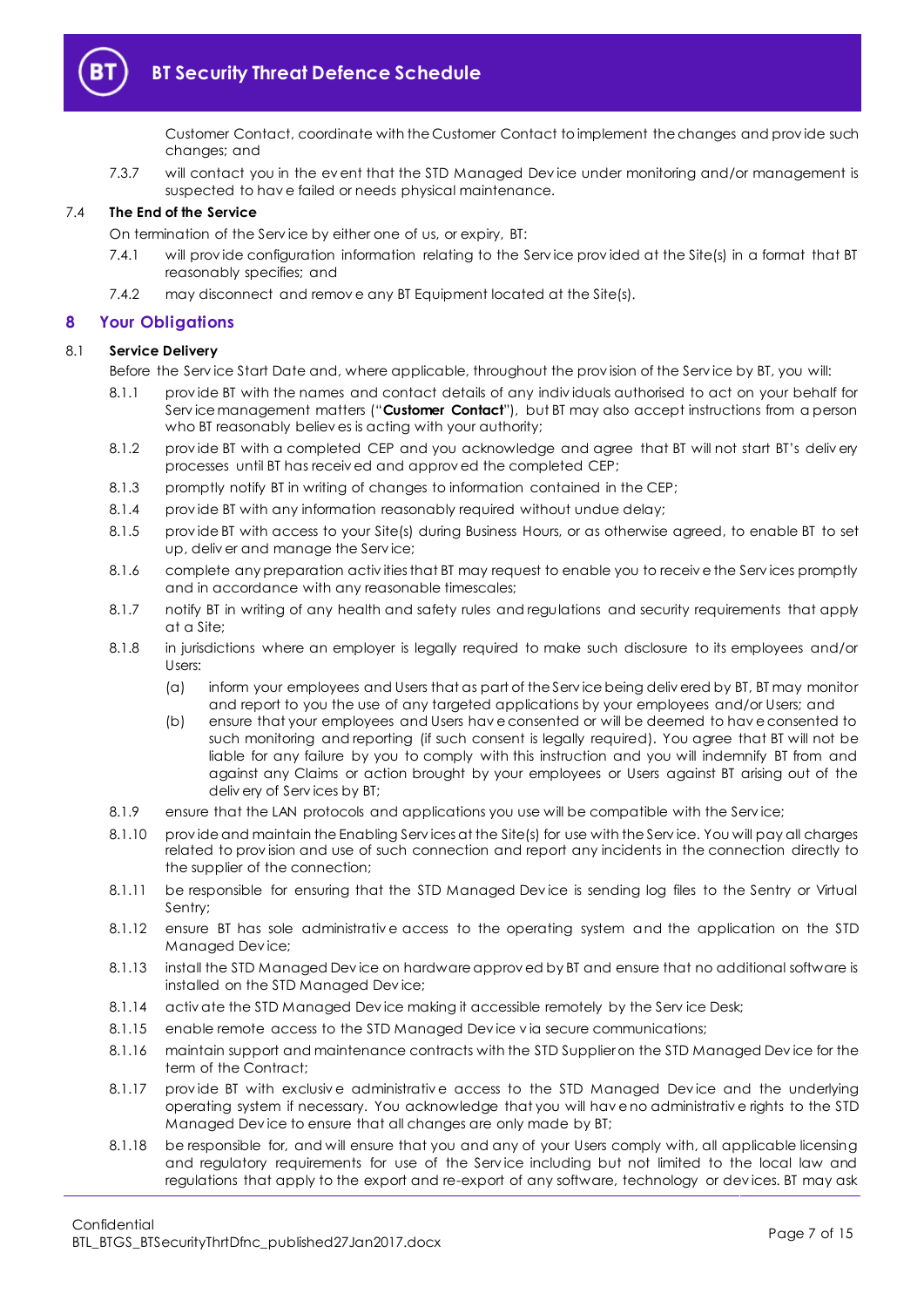you to produce proof of compliance with such licensing and regulatory requirements before the Serv ice Start Date. If you cannot produce this proof to BT's satisfaction, BT may suspend Serv ice deliv ery or cancel any applicable Order and any Charges set out in this Schedule in connection with such suspension or cancellation will apply;

- 8.1.19 comply with all of the terms set out in any Statement of Work and any other document relating to the acceptable use of the FireEye Mandient Professional Serv ices;
- 8.1.20 where applicable, respond and action any alerts from BT regarding hardware, software and maintenance;
- 8.1.21 perform hardware upgrades, at your own cost, including replacement of hardware that cannot support new v endor software releases or cannot meet your performance demands;
- 8.1.22 where you hav e chosen the Sentry to access the Serv ice, install the Sentry in accordance with the instructions supplied with the Sentry;
- 8.1.23 where you hav e chosen the Virtual Sentry to access the Serv ice, download, install and initially configure the Virtual Sentry, in accordance with the instructions prov ided by the Serv ice Desk;
- 8.1.24 contact the Service Desk to initiate BT's remote configuration of the Sentry or Virtual Sentry, as applicable, in accordance with Paragraph [7.2.1;](#page-5-2)
- 8.1.25 once the STD Managed Device is set-up for remote access, confirm in writing to BT that the service is activ ated;
- 8.1.26 prov ide BT with the name and contact details of at least one indiv idual who will be responsible for receiv ing the Purchased Equipment at the Site;
- 8.1.27 prepare and maintain the Site for the installation of BT Equipment and Purchased Equipment and supply of the Serv ice, including, without limitation:
	- (a) prov ide a suitable and safe operational env ironment for any BT Equipment and/or Purchased Equipment including all necessary trunking, conduits, cable trays, and telecommunications connection points in accordance with BT's reasonable instructions and in accordance with applicable installation standards;
	- (b) take up or remov e any fitted or fixed floor cov erings, ceiling tiles and partition cov ers and/or prov ide any openings in buildings required to connect BT Equipment and/or Purchased Equipment to appropriate telecommunications facilities in time to allow BT to undertake any necessary installation or maintenance Serv ices and carry out afterwards any work that may be required to make good any cosmetic damage caused during the installation or maintenance Serv ices;
	- (c) prov ide a secure, continuous power supply at the Site for the operation and maintenance of the Serv ice and BT Equipment and/or Purchased Equipment at such points and with such connections as BT specifies. In order to mitigate any Serv ice interruption resulting from failure in the principal power supply, you will prov ide back-up power with sufficient capacity to conform to the standby requirements of the applicable British standards; and
	- (d) prov ide internal cabling between the BT Equipment and any Customer Equipment, as appropriate.
- 8.1.28 until ownership in any Purchased Equipment transfers to you in accordance with Paragrap[h 16.3:](#page-10-4)
	- (a) keep the Purchased Equipment safe and without risk to health;
	- (b) only use the Purchased Equipment, or allow it to be used, in accordance with any instructions BT may giv e and for the purpose for which it is designed;
	- (c) not mov e the Purchased Equipment or any part of it from the Site;
	- (d) not make any alterations or attachments to the Purchased Equipment without BT's prior written consent. If BT giv es consent, any alterations or attachments will become part of the Purchased Equipment;
	- (e) not sell, charge, assign, transfer or dispose of or part with possession of the Purchased Equipment or any part of it;
	- (f) not allow any lien, encumbrance or security interest ov er the Purchased Equipment, nor pledge the credit of BT for the repair of the Purchased Equipment or otherwise;
	- (g) not claim to be owner of the Purchased Equipment and ensure that the owner of the Site will not claim ownership of the Purchased Equipment, ev en if the Purchased Equipment is fixed to the Site;
	- (h) obtain appropriate insurance against any damage to or theft or loss of the Purchased Equipment;
	- (i) indemnify BT against all claims and proceedings arising from your use of the Purchased Equipment or if the Purchased Equipment is damaged, stolen or lost. You will keep BT informed of anything which may affect BT's rights, or inv olv e BT in any proceedings, loss or liability;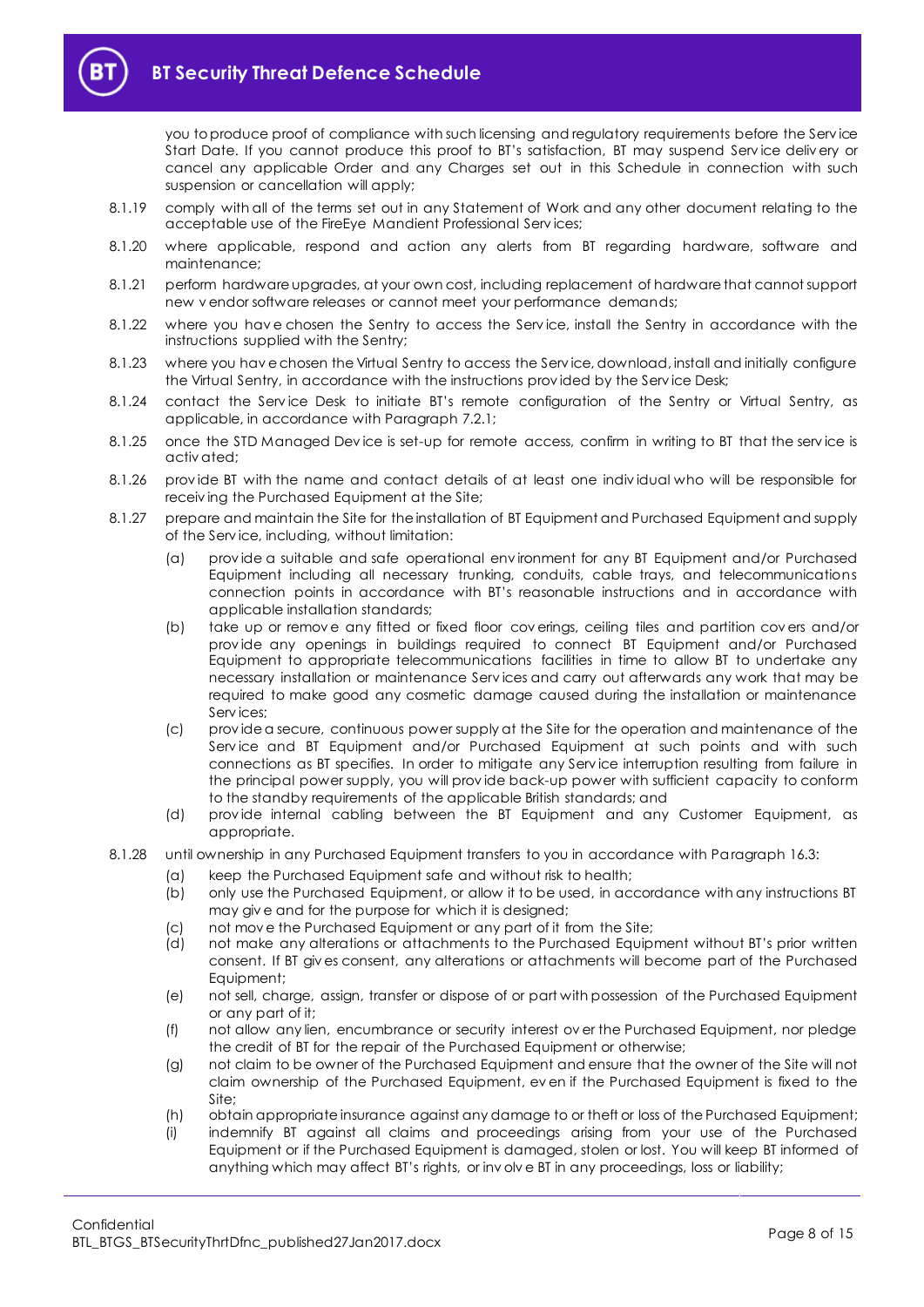

- (j) ensure that the Purchased Equipment appears in BT's name in your accounting books; and
- (k) if there is a threatened seizure of the Purchased Equipment, or anything listed in Clause 18.3 of the General Terms applies to you, immediately notify BT and BT may take action to repossess the Purchased Equipment. You will also notify interested third parties that BT owns the Purchased Equipment.

#### 8.2 **Service Operation**

On and from the Serv ice Start Date, you will:

- 8.2.1 ensure that Users report Incidents to the Customer Contact and not to the Service Desk:
- 8.2.2 ensure that the Customer Contact will take Incident reports from Users and pass these to the Service Desk using the reporting procedures agreed between both of us, and will be av ailable for all subsequent Incident management communications;
- 8.2.3 monitor and maintain any Customer Equipment connected to the Serv ice or used in connection with a Serv ice;
- 8.2.4 ensure that any Customer Equipment that is connected to the Service or that you use, directly or indirectly, in relation to the Serv ice is:
	- (a) connected and used in accordance with any instructions, standards and safety and security procedures applicable to the use of that Customer Equipment;
	- (b) technically compatible with the Serv ice and will not harm or damage BT Equipment, the BT Network, or any of BT's supplier's (including the STD Supplier's) or subcontractor's network or equipment;
	- (c) adequately protected against v iruses and other breaches of security; and
	- (d) approv ed and used in accordance with relev ant instructions and Applicable Law; and
- 8.2.5 immediately disconnect any Customer Equipment, or adv ise BT to do so at your expense, if Customer Equipment does not meet any relev ant instructions, standards or Applicable Law.

#### 8.3 **The End of the Service**

On termination of the Serv ice by either one of us, you will:

- 8.3.1 provide BT with all reasonable assistance necessary to remove BT Equipment from the Sites;
- 8.3.2 disconnect any Customer Equipment from BT Equipment located at the Sites;
- 8.3.3 not dispose of or use BT Equipment other than in accordance with BT's written instructions or authorisation;
- 8.3.4 arrange for any BT Equipment located at the Sites to be returned to BT; and
- 8.3.5 be liable for any reasonable costs of recov ery that BT incurs in recov ering the BT Equipment.

# <span id="page-8-0"></span>**9 Notification of Incidents**

Where you become aware of an Incident:

- 9.1 the Customer Contact will report it to BT's Service Desk;
- <span id="page-8-2"></span>9.2 BT will giv e you a unique reference number for the Incident ("**Ticket**");
- <span id="page-8-3"></span>9.3 BT will inform you when BT believ es the Incident is cleared, and will close the Ticket when:
	- 9.3.1 you confirm that the Incident is cleared within 24 hours of being informed; or
	- 9.3.2 BT has attempted unsuccessfully to contact you, in the way agreed between both of us, in relation to the Incident and you hav e not responded within 24 hours of BT's attempt to contact you.
- <span id="page-8-4"></span>9.4 If you confirm that the Incident is not cleared within 24 hours of being informed, the Ticket will remain open, and BT will continue to work to resolv e the Incident.
- 9.5 Where BT becomes aware of an Incident, Paragraph[s 9.2,](#page-8-2) [9.3](#page-8-3) and [9.4](#page-8-4) will apply.

# <span id="page-8-1"></span>**10 Invoicing**

- <span id="page-8-6"></span>10.1 BT will inv oice you for the Charges for the Serv ice as set out in Paragraph [10.2](#page-8-5) in the amounts and currency specified in the applicable Order.
- <span id="page-8-5"></span>10.2 Unless stated otherwise in an applicable Order, BT will inv oice you for:
	- 10.2.1 Non-Recurring Charges, in your first invoice, which include:
		- (a) Installation Charges; and
		- (b) Purchased Equipment Charges.
	- 10.2.2 Recurring Charges, monthly, quarterly or annually in adv ance, as selected by you in the Order, on the first day of the applicable period (for any period where Serv ice is prov ided for less than the relev ant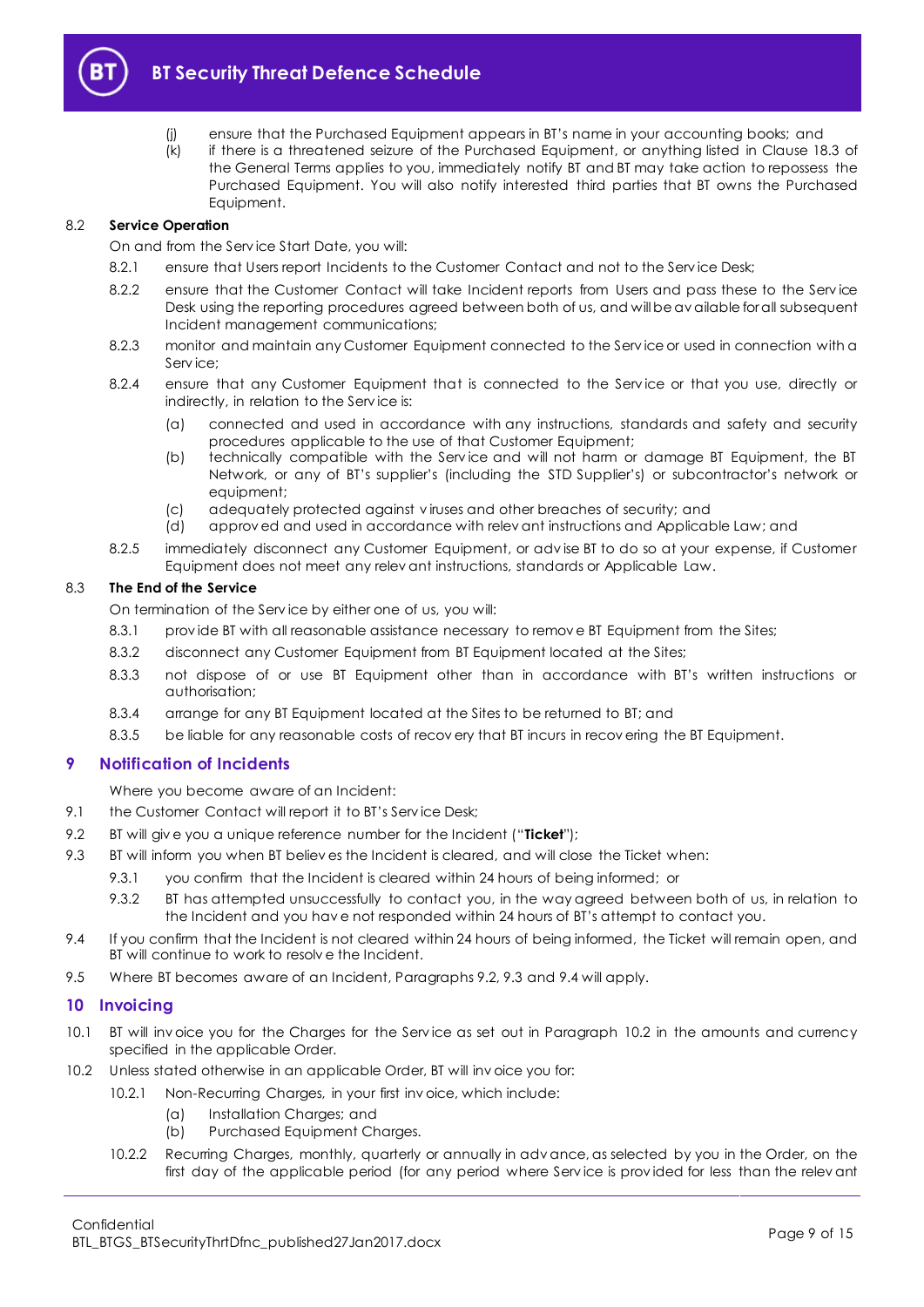

inv oicing period, the Recurring Charges will be calculated on a monthly or daily basis as applicable). Recurring Charges will be charged from the Serv ice Start Date and include the following:

- (a) Charges for use of the Sentry; and
- (b) Charges for management of the Serv ice.
- 10.2.3 De-installation Charges within 60 days of de-installation of the Serv ice; and
- 10.2.4 any Termination Charges incurred in accordance with Clause 21 of the General Terms and Paragraph [11](#page-9-0) below, upon termination of the relev ant Service.
- 10.3 BT may inv oice you for any of the following Charges in addition to those set out in the Order:
	- 10.3.1 Charges for inv estigating Incidents reported by you, where BT finds no Incident or that the Incident is outside the Serv ice Management Boundary;
	- 10.3.2 Charges for commissioning the Serv ice, as set out in Paragrap[h 7.2,](#page-5-3) outside of Business Hours;
	- 10.3.3 Charges for restoring Serv ice if the Serv ice has been suspended in accordance with Clause 10.1.2 of the General Terms;
	- 10.3.4 Charges for cancelling the Serv ice in accordance with Clause 16 of the General Terms;
	- 10.3.5 Charges for expediting prov ision of the Serv ice at your request after you hav e been informed of the date for deliv ering the Serv ice; and
	- 10.3.6 any other Charges set out in any applicable Order or otherwise agreed between both of us.

#### <span id="page-9-0"></span>**11 Charges at the End of the Contract**

- <span id="page-9-2"></span>If you exercise your right under Clause 17 of the General Terms to terminate the Contract or any Service for conv enience, you will pay BT:
	- 11.1.1 all outstanding Charges for Serv ice rendered;
	- 11.1.2 any De-installation Charges;
	- 11.1.3 any remaining Charges outstanding with regard to BT Equipment or Purchased Equipment;
	- 11.1.4 any other Charges set out in the Order;
	- 11.1.5 all committed costs to a supplier (including the STD Supplier) incurred by BT as a result of your commitment to BT under the Contract, which BT cannot reasonably mitigate; and
	- 11.1.6 all incremental fees or charges incurred by BT from a supplier (including the STD Supplier) due to the early termination; and
- 11.2 In addition to the Charges set out at Paragraph [11.1](#page-9-2) abov e, if you terminate during the Minimum Period of Serv ice or any Renewal Period, you will pay BT:
	- 11.2.1 for any parts of the Serv ice that were terminated during the first 12 months of the Minimum Period of Serv ice, Termination Charges, as compensation, equal to:
		- (a) 100 per cent of the Recurring Charges for any remaining months of the first 12 months of the Minimum Period of Serv ice; and
		- (b) 20 per cent of the Recurring Charges for the remaining months, other than the first 12 months, of the Minimum Period of Serv ice; and
		- (c) any waiv ed Installation Charges; and
	- 11.2.2 for any parts of the Serv ice that were terminated after the first 12 months of the Minimum Period of Serv ice or during a Renewal Period, Termination Charges, as compensation, equal to 20 per cent of the Recurring Charges for any remaining months of the Minimum Period of Serv ice or the Renewal Period.

#### <span id="page-9-1"></span>**12 Service Amendment**

- <span id="page-9-3"></span>12.1 You may request, by giv ing BT Notice, a change to:
	- 12.1.1 an Order for the Serv ice (or part of an Order) at any time before the applicable Serv ice Start Date; or
	- 12.1.2 the Service at any time after the Service Start Date.
- 12.2 If you exercise your right under Paragraph [12.1](#page-9-3), and except where a change results from BT's failure to comply with BT's obligations under the Contract, BT will, within a reasonable time, provide you with a written estimate, including:
	- 12.2.1 the likely time required to deliver the changed Service; and
	- 12.2.2 any changes to the Charges due to the changed Service.
- 12.3 BT has no obligation to proceed with any change that you request under Paragraph [12.1,](#page-9-3) unless and until we both agree in writing on the necessary changes to the Charges, implementation timetable and any other relev ant terms of the Contract to take account of the change.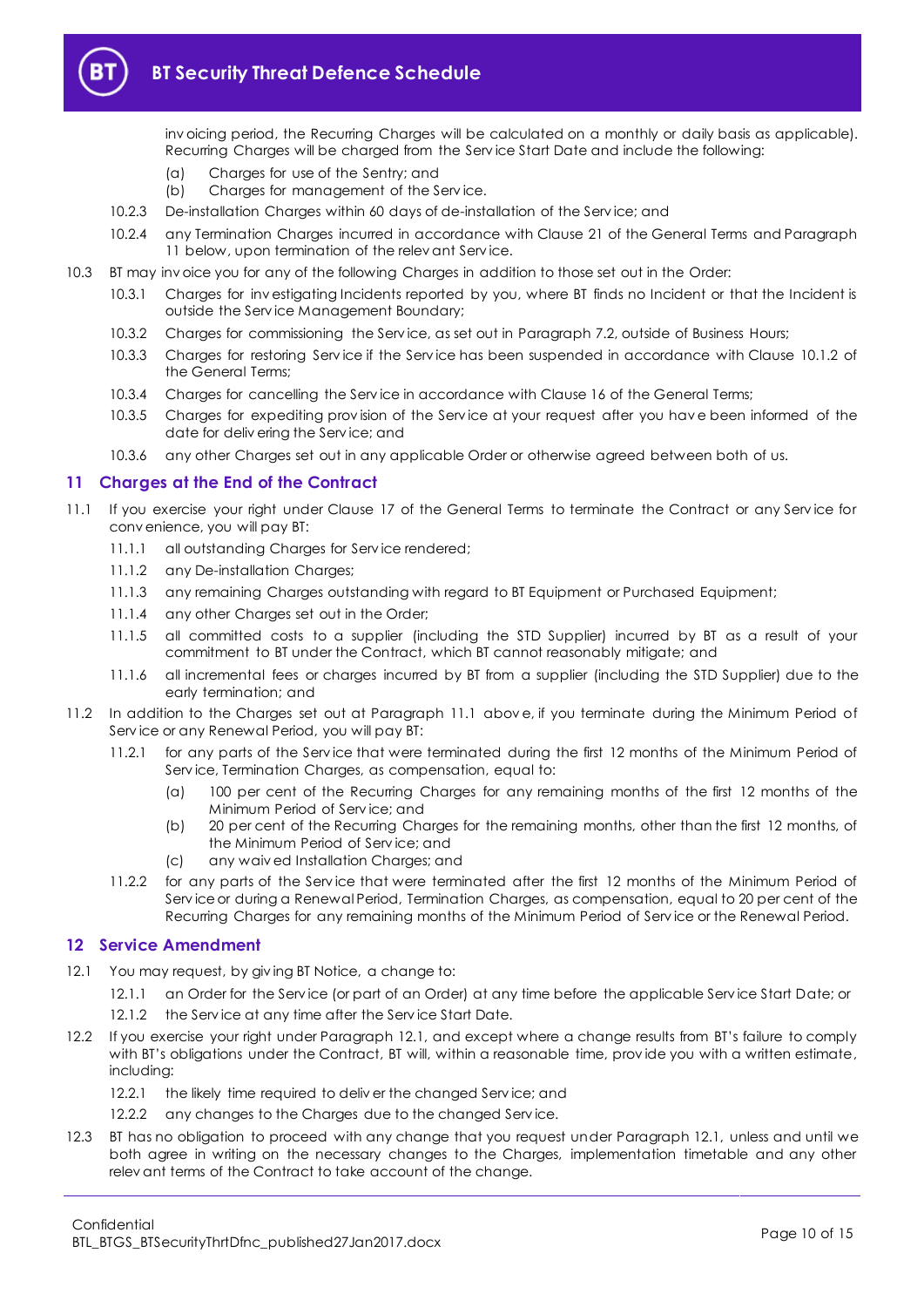

12.4 If BT changes a Serv ice prior to the Serv ice Start Date because you hav e giv en BT incomplete or inaccurate information, or where you notify BT in writing of changes to information contained in the CEP in accordance with Paragraph [8.1.3,](#page-6-1) BT may, in BT's reasonable discretion, apply additional reasonable one-time and/or Recurring Charges.

#### <span id="page-10-0"></span>**13 IP Addresses and Domain Names**

- 13.1 Except for IP Addresses expressly registered in your name, all IP Addresses and Domain Names made av ailable with the Service will at all times remain BT's property or the property of BT's suppliers and will be non-transferable. All of your rights to use such IP Addresses and/or Domain Names will cease on termination or expiration of the Serv ice.
- 13.2 BT cannot ensure that any requested Domain Name will be av ailable from or approv ed for use by the Internet Registration Authorities and BT has no liability for any failure in the Domain Name registration, transfer or renewal process.
- 13.3 You warrant that you are the owner of, or are authorised by the owner of the trade mark or name that you wish to use as a Domain Name.
- 13.4 You are responsible for all fees associated with registration and maintenance of your Domain Name, and will reimburse BT for any and all fees that BT pays to any Internet Registration Authorities, and thereafter be responsible for paying such fees directly to the relev ant Internet Registration Authorities.

# <span id="page-10-1"></span>**14 BT Equipment**

- 14.1 BT Equipment will remain BT's property at all times and risk in BT Equipment will pass to you upon deliv ery, whether or not the BT Equipment has been installed.
- 14.2 You will not use BT Equipment other than in accordance with BT's written instructions or authorisation and will not mov e, add to, reconfigure, modify or otherwise interfere with BT Equipment, nor permit any other person (other than a person authorised by BT) to do so.
- 14.3 You will be liable to BT for any loss of or damage to BT Equipment, except where the loss or damage is a result of fair wear and tear or caused by BT.
- 14.4 You will not mov e or relocate any BT Equipment without BT's prior written consent and you will pay BT's costs and expenses reasonably incurred as a result of such mov e or relocation.

#### <span id="page-10-2"></span>**15 WEEE Directive**

- 15.1 You will be responsible under Article 13 of the Waste Electrical and Electronic Equipment Directiv e 2012 ("**WEEE Directive**") for the costs of collection, treatment, recov ery, recycling and environmentally sound disposal of any equipment supplied under the Contract that has become waste electrical and electronic equipment ("**WEEE**").
- 15.2 Each of us acknowledge that for the purposes of Article 13, this Paragrap[h 15](#page-10-2) is an agreement stipulating other financing arrangements for the collection, treatment, recov ery, recycling and env ironmentally sound disposal of WEEE.
- 15.3 You will be responsible for any information recording or reporting obligations imposed by the WEEE Directive.
- 15.4 You will indemnify BT against any claims or legal proceedings that are brought or threatened against BT by a third party which would not hav e been caused or made had you fulfilled your express or implied obligations under this Paragraph [15](#page-10-2) or in connection with the WEEE Directiv e.
- 15.5 BT will notify you of any such claims or proceedings and keep you informed as to the progress of such claims or proceedings.

#### <span id="page-10-3"></span>**16 Purchased Equipment**

#### 16.1 **Consumer Regulations**

Where you place an Order acting for purposes which are related to your trade, business or profession, it will be deemed a business to business transaction to which the Consumer Contracts (Information, Cancellation and Additional Charges) Regulations 2013 do not apply.

#### 16.2 **Sale of Goods**

The UN Conv ention on Contracts for the International Sale of Goods will not apply to the Contract.

#### <span id="page-10-4"></span>16.3 **Transfer of Title and Risk**

- 16.3.1 Where the Purchased Equipment is deliv ered to a Site that is located within the Territory:
	- (a) title in the Purchased Equipment (except for the Intellectual Property Rights) will pass to you when you hav e paid for the Purchased Equipment in full;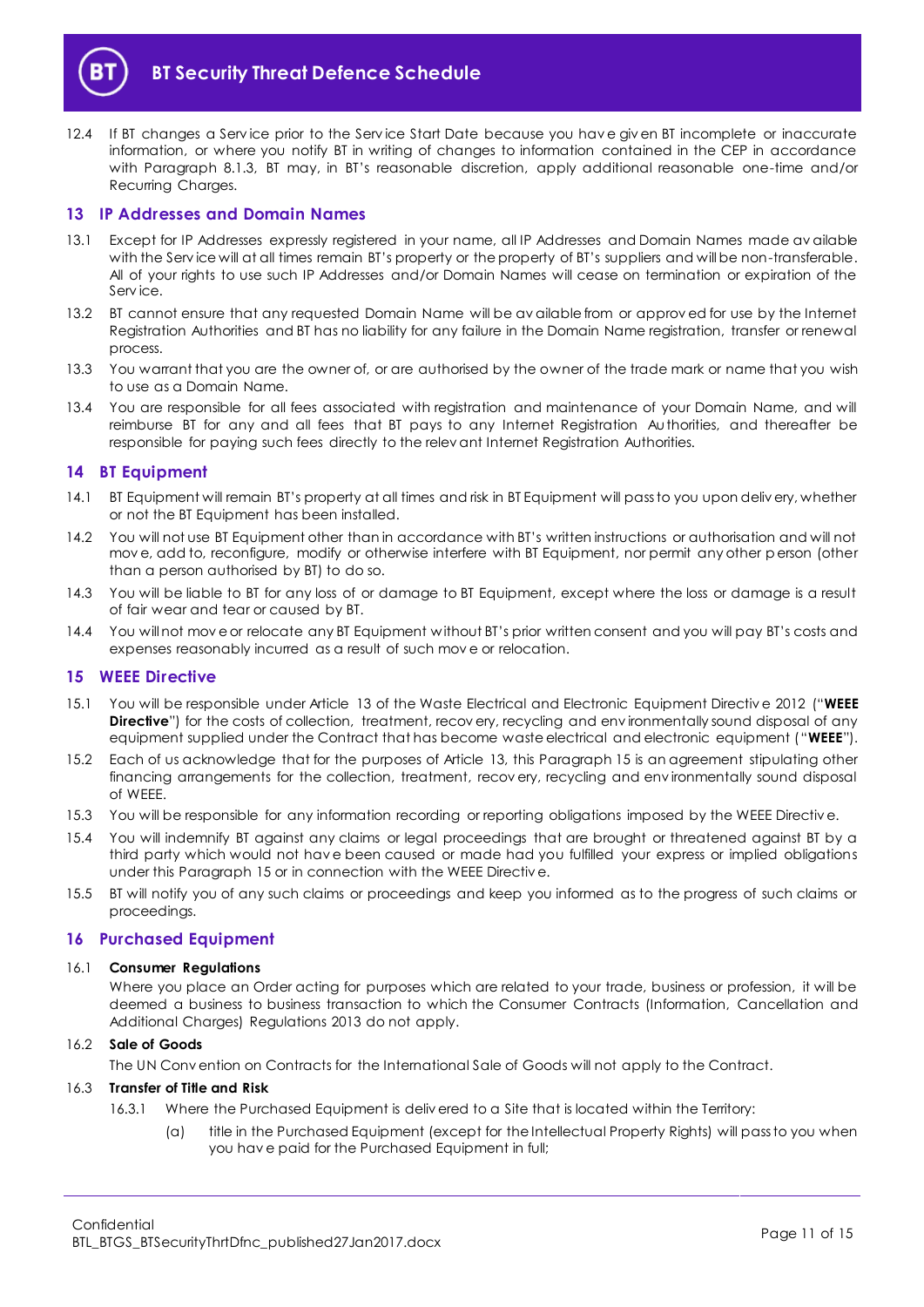

- (b) if BT deliv ers or installs the Purchased Equipment, risk will pass to you on deliv ery of the Purchased Equipment, but you will not be liable for any loss or damage that is caused by BT's negligence; and
- (c) if BT does not deliv er or install the Purchased Equipment, risk will pass to you when you take possession of the Purchased Equipment;

#### 16.4 **Acceptance**

- 16.4.1 Where the Site is located within the Territory, the Purchased Equipment will be deemed to hav e been accepted:
	- (a) if BT does not install the Purchased Equipment, when you take deliv ery or possession of the Purchased Equipment; and
	- (b) if BT installs the Purchased Equipment, the Serv ice Start Date.
- 16.4.2 Except where you hav e relied on BT's written adv ice, it is your responsibility to satisfy yourself as to the suitability of Purchased Equipment for your needs.

#### <span id="page-11-0"></span>16.5 **Warranty**

- 16.5.1 Prov ided that you hav e a v alid and activ e maintenance agreement in place with the STD Supplier in accordance with Paragraph [8.1.16,](#page-6-2) at any time following the Serv ice Start Date (or any other period that BT giv es you Notice of), if you report to BT in accordance with Paragraph [9](#page-8-0) that there is an Incident in the Purchased Equipment which is due to faulty design, manufacture or materials, or BT's negligence, BT will, or will arrange for the manufacturer or other third party to, replace or (at BT's option) repair the part affected by, or causing the Incident free of charge, unless:
	- (a) the Purchased Equipment has not been properly kept, used and maintained in accordance with the manufacturer's or BT's instructions, if any;
	- (b) the Purchased Equipment has been modified without BT's written consent;
	- (c) the Incident is due to accidental or wilful damage, interference with or maintenance of Purchased Equipment by persons other than BT, or a third party authorised by BT;
	- (d) the Incident is due to faulty design by you where the Purchased Equipment has been manufactured to your design; or
	- (e) the Incident is due to fair wear and tear.
- 16.5.2 If requested by BT, you will return the Purchased Equipment affected by an Incident to BT or to the manufacturer or other third party, in accordance with BT's instructions, for repair or replacement as set out in Paragraph [16.5.1.](#page-11-0)
- 16.5.3 BT does not warrant that the software supplied under the Contract will be free of all Incidents or that its use will be uninterrupted, but BT will remedy any defects that significantly impair performance (where necessary, by arrangement between both of us) within a reasonable time.

#### 16.6 **Security**

- 16.6.1 You are responsible for the proper use of any user names, personal identification numbers and passwords used with the Purchased Equipment, and you will take all necessary steps to ensure that they are kept confidential, secure and not made av ailable to unauthorised persons.
- 16.6.2 BT does not guarantee the security of the Purchased Equipment against unauthorised or unlawful access or use.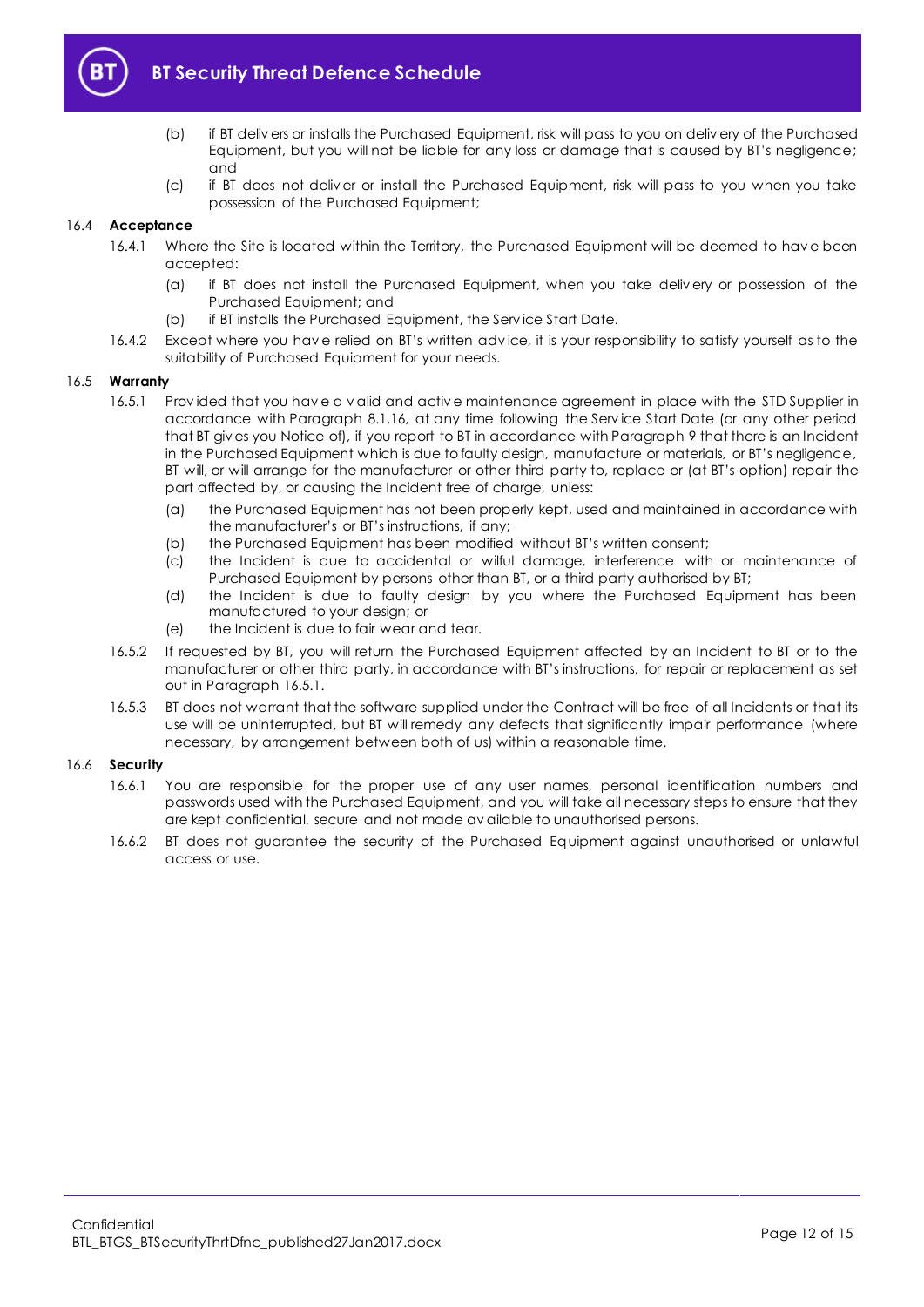

# <span id="page-12-0"></span>**Part C – Service Levels**

# <span id="page-12-1"></span>**17 Service Availability**

#### <span id="page-12-4"></span>17.1 **Availability Service Level**

- 17.1.1 In the ev ent of an STD Service Outage lasting longer than 120 consecutive minutes, BT will provide you with a credit equiv alent to, on a pro rata basis, 100 US Dollars, conv erted into pound sterling at the then prev ailing market rate, for every hour of the STD Service Outage Duration above 120 consecutive minutes ("**STD Service Credit**").
- 17.1.2 The STD Serv ice Credit will not exceed 25 per cent of the Charges for the affected STD Serv ice in the month that the STD Serv ice Outage occurred.
- 17.1.3 For the purposes of calculating the duration of an STD Serv ice Outage, it will only be an STD Serv ice Outage where:
	- (a) you hav e deployed the STD Managed Dev ice in a liv e env ironment;
	- (b) as BT recommends, you hav e a secondary network of STD Managed Dev ices av ailable for you to use if any single appliance fails and as a consequence, the Serv ice is not interrupted; and
	- (c) the Serv ice affected is running the latest release of the Software.
- 17.1.4 If one or more STD Managed Dev ice is affected or fails but there is no impact to the ov erall Serv ice, there will not be an STD Serv ice Outage.

# <span id="page-12-2"></span>**18 Requests for Service Credits**

- 18.1 STD Serv ice Credits may only be used to order further products and training from the STD Supplier through BT and will be shown as a credit on the applicable invoice.
- <span id="page-12-3"></span>18.2 You may request applicable Serv ice Credits within 28 Business Days of the end of the calendar month in which the STD Serv ice Outage occurred by prov iding details of the reason for the claim, including the STD Serv ice Outage Duration, and any failure by you to submit a request in accordance with this Paragraph [18.2](#page-12-3) will constitute a waiv er of any claim for Serv ice Credit(s) in that calendar month.
- 18.3 All Service Levels and Service Credits will be calculated in accordance with information recorded by, or on behalf of, BT.
- 18.4 The Service Levels under this Schedule will not apply:
	- 18.4.1 in the event that Clause 8 of the General Terms applies;
	- 18.4.2 during any trial period of the Service;
	- 18.4.3 to failures due to any Force Majeure Ev ent; and
	- 18.4.4 if you hav e not complied with the Contract.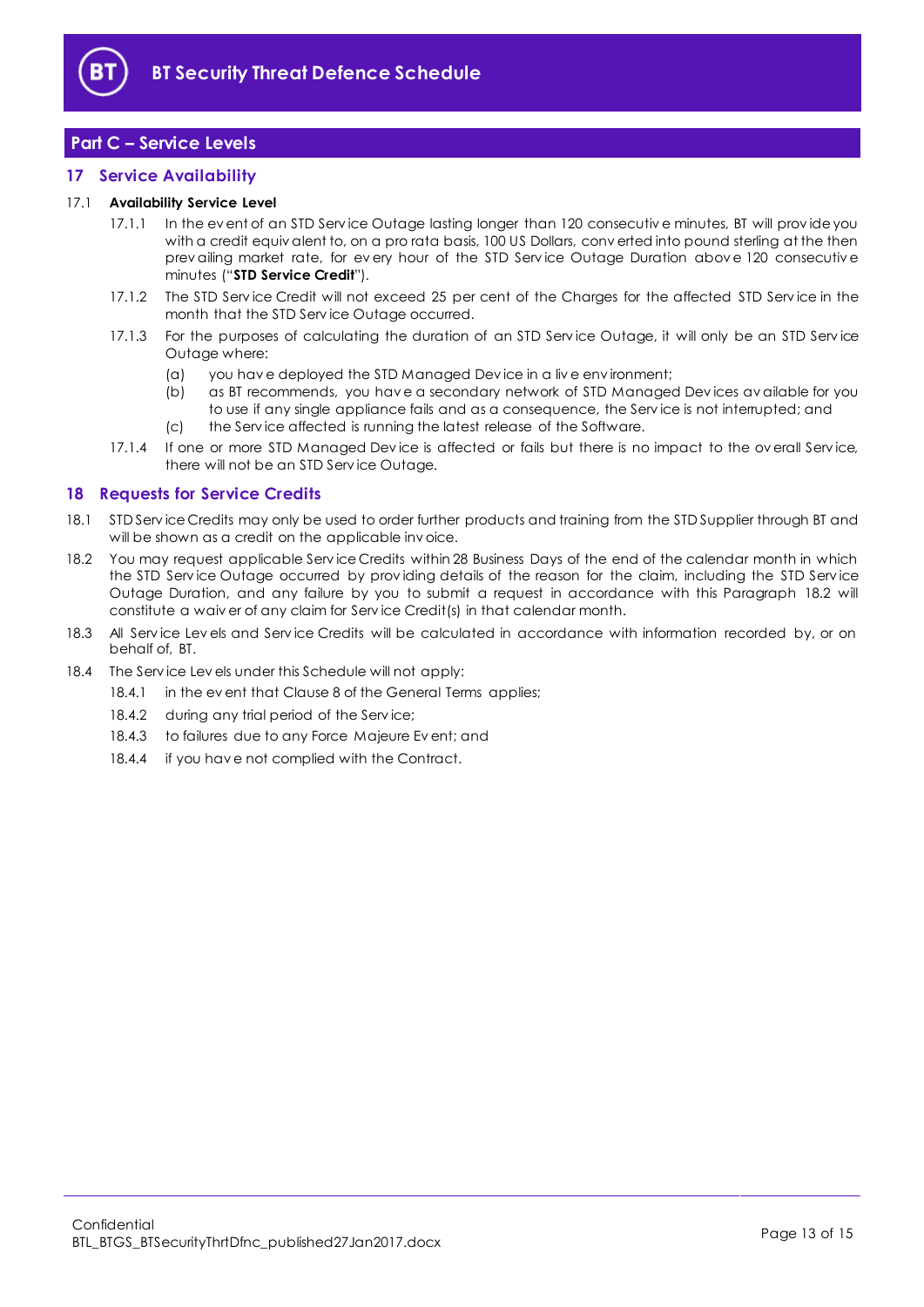

# <span id="page-13-0"></span>**Part D – Defined Terms**

#### <span id="page-13-1"></span>**19 Defined Terms**

In addition to the defined terms in the General Terms, capitalised terms in this Schedule will hav e the following meanings (and in the case of conflict between these defined terms and the defined terms in the General Terms, these defined terms will take precedence for the purposes of this Schedule):

"**STD Managed Device**" means a combination of hardware and software managed by BT that is used to deliv er the STD Serv ice.

"**STD Service Credit**" has the meaning giv en in Paragrap[h 17.1.](#page-12-4)

"**STD Service Outage**" means you are not receiv ing the Serv ice due to a complete failure in the STD Managed Dev ice, which is not the result of any act or omission by you.

"**STD Service Outage Duration**" means the time starting when you open the support case with BT and ending when a successful solution or workaround allowing for full restoration of the Serv ice prov ided by BT to you, whether or not you hav e implemented such solution or workaround.

"**STD Supplier**" means, as applicable, FireEye, Incorporated or FireEye Ireland Limited.

"**Business Hours**" means between the hours of 0800 and 1700 in a Business Day.

"**CEP**" means Customer Enrolment Package, a document in which you record the configuration information required for deliv ery of the Serv ice.

"**Customer Committed Date**" has the meaning giv en in Paragraph [7.1.3.](#page-5-4)

"**Customer Contact**" has the meaning giv en in Paragraph [8.1.1.](#page-6-3)

"**Customer Data**" means the data inputted by you or your Users for the purpose of using the Serv ice.

"**Customer Equipment**" means any equipment and any software, other than BT Equipment, used by you in connection with a Serv ice.

"**De-installation Charges**" means the charges payable by you on de-installation of the Serv ice that will be equal to the then current rates for Installation Charges on the date of de-installation.

"**Domain Name**" means a readable name on an Internet page that is linked to a numeric IP Address.

"**Enabling Service**" has the meaning giv en in Paragrap[h 5.1.](#page-2-3)

"**FireEye Mandient Professional Services**" has the meaning giv en in Paragraph [3.1.](#page-1-5)

"**Incident**" means an unplanned interruption to, or a reduction in the quality of, the Serv ice or particular element of the Serv ice.

"**Installation Charges**" means those Charges set out in the Order in relation to installation of the Serv ice, Customer Equipment and/or BT Equipment as applicable.

"**Internet**" means a global system of interconnected networks that use a standard Internet Protocol to link dev ices worldwide.

"**Internet Protocol**" or "**IP**" means a communications protocol for dev ices connected to the Internet that specifies the format for addresses and units of transmitted data.

"**Internet Registration Authority**" means an internationally recognised organisation that logs the registered owners of Domain Names and manages Domain Name registries for the country or international community that it represents.

"**IP Address**" means a unique number on the Internet of a network card or controller that identifies a dev ice and is v isible by all other dev ices on the Internet.

"**Local Area Network**" or "**LAN**" means the infrastructure that enables the ability to transfer IP serv ices within Sites (including data, v oice and v ideo conferencing serv ices).

"**Minimum Period of Service**" means a period of 12 consecutiv e months beginning on the Serv ice Start Date, unless otherwise set out in an Order.

"**Planned Maintenance**" means any Maintenance BT has planned to do in adv ance.

"**Recurring Charges**" means the Charges for the Serv ice or applicable part of the Serv ice that are inv oiced repeatedly in ev ery payment period (e.g. ev ery month), as set out in the Order.

"**Renewal Period**" means for each Serv ice, the initial 12 months period following the Minimum Period of Serv ice, and each subsequent 12 months period.

"**Reverse Charge Mechanism**" means the method by which customers within the European Union can self-assess for domestic VAT on cross-border purchases in accordance with Articles 194 - 199 of Council Directive 2006/112/EC.

"**Sentry**" means the passiv e data receiv er, which is BT Equipment, used by BT to prov ide the Serv ice.

"**Service**" has the meaning giv en in Paragrap[h 1.](#page-1-2)

"**Service Desk**" has the meaning giv en in Paragraph [7.1.1.](#page-5-5)

"**Service Management Boundary**" has the meaning giv en in Paragraph [4.1.](#page-2-4)

"**Statement of Work**" means the statement of work between you and the STD Supplier.

"**Termination Charges**" means those Charges incurred in accordance with Paragraph [10.1.](#page-8-6)

"**Territory**" means the United Kingdom.